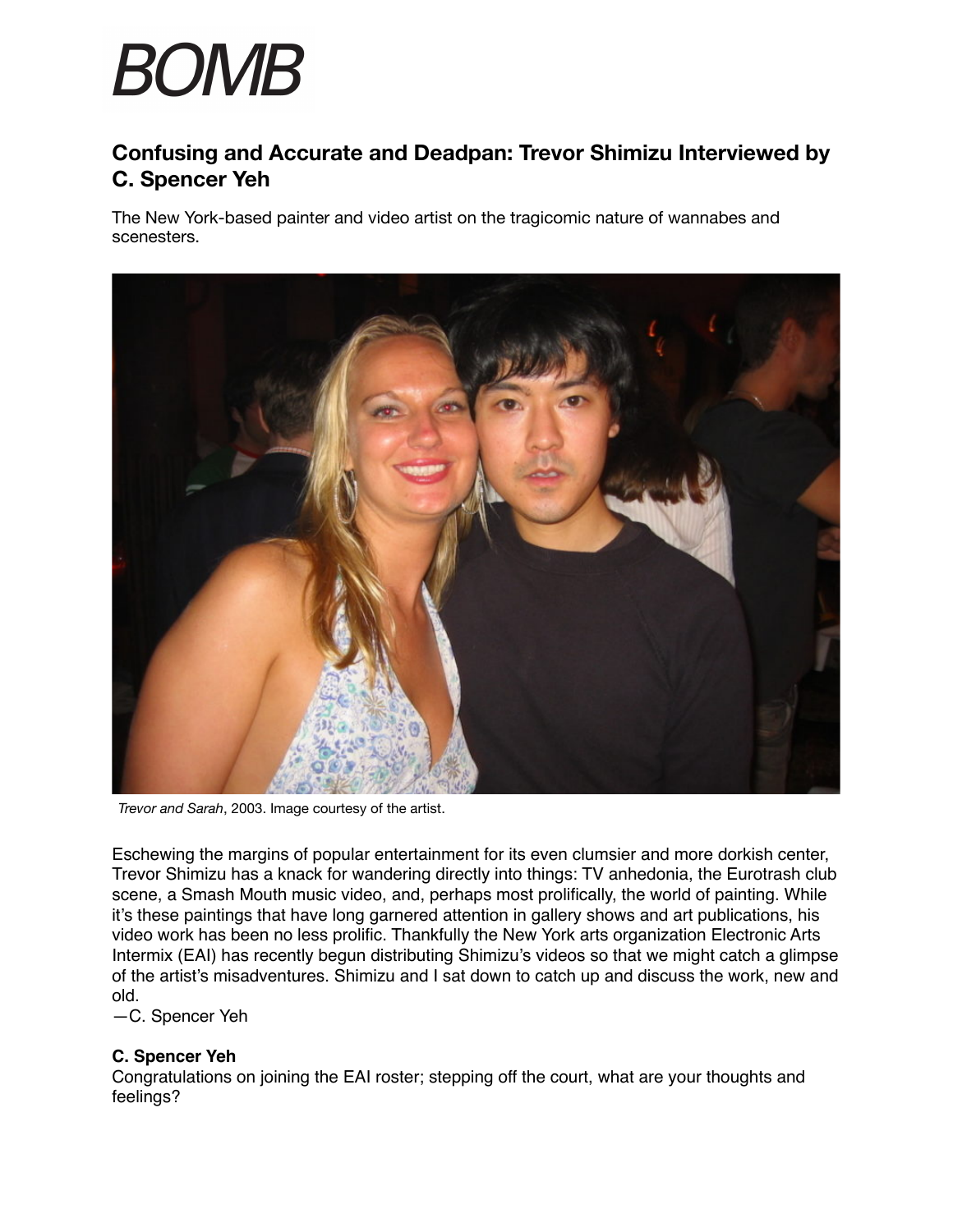#### **Trevor Shimizu**

Thanks, Spencer, I'm really happy about it. I'm also glad they let me do an installation in the office instead of giving an artist talk or presenting a screening.

#### **CSY**

What sparked the idea to install within the EAI office itself?

#### **TS**

The choices were all site-specific. The viewing room was perfect for my Scientology infomercial video; I shot the music video in the office, so I played it on one of the intern desktops; and there's a long history of EAI inadvertently greeting people with Bruce Nauman's or Vito Acconci's genitals playing on the monitor facing the entrance, so I installed my 840-minute recording of an adult pay-per-view channel on that exact monitor.

# **CSY**

Is there a particular frame or platform or exhibition you have in mind when making videos?

# **TS**

No, but if there's a show I'm working on and a video seems like it'd fit, I use it. I actually don't like too many people to see my videos right after I make them. I only show them to a couple friends or my wife, Erica. Even with all of those performance videos I made in the '90s, only two or three people saw those until decades later. I shared only a couple of videos with my colleagues at EAI in the nine years I worked there. I've had a YouTube account for about twelve years, but most of the videos are set to private. I like to see if I still like the videos awhile after I make them.

I should add, I did make a series of videos called *Trevor Shimizu Acting Reel* (2010). It features excerpts from music videos I acted in. I played a paparazzi in Smash Mouth's "Then the Morning Comes," shot in Santa Cruz. I made the reel with the hope of getting more paid acting jobs, so for a piece like that there actually was a platform or frame in mind ahead of time, but that was part of the joke.



Trevor Shimizu as an extra in Smash Mouth's "Then the Morning Comes," *Trevor Shimizu Acting Reel*, 2010. Image courtesy of the artist.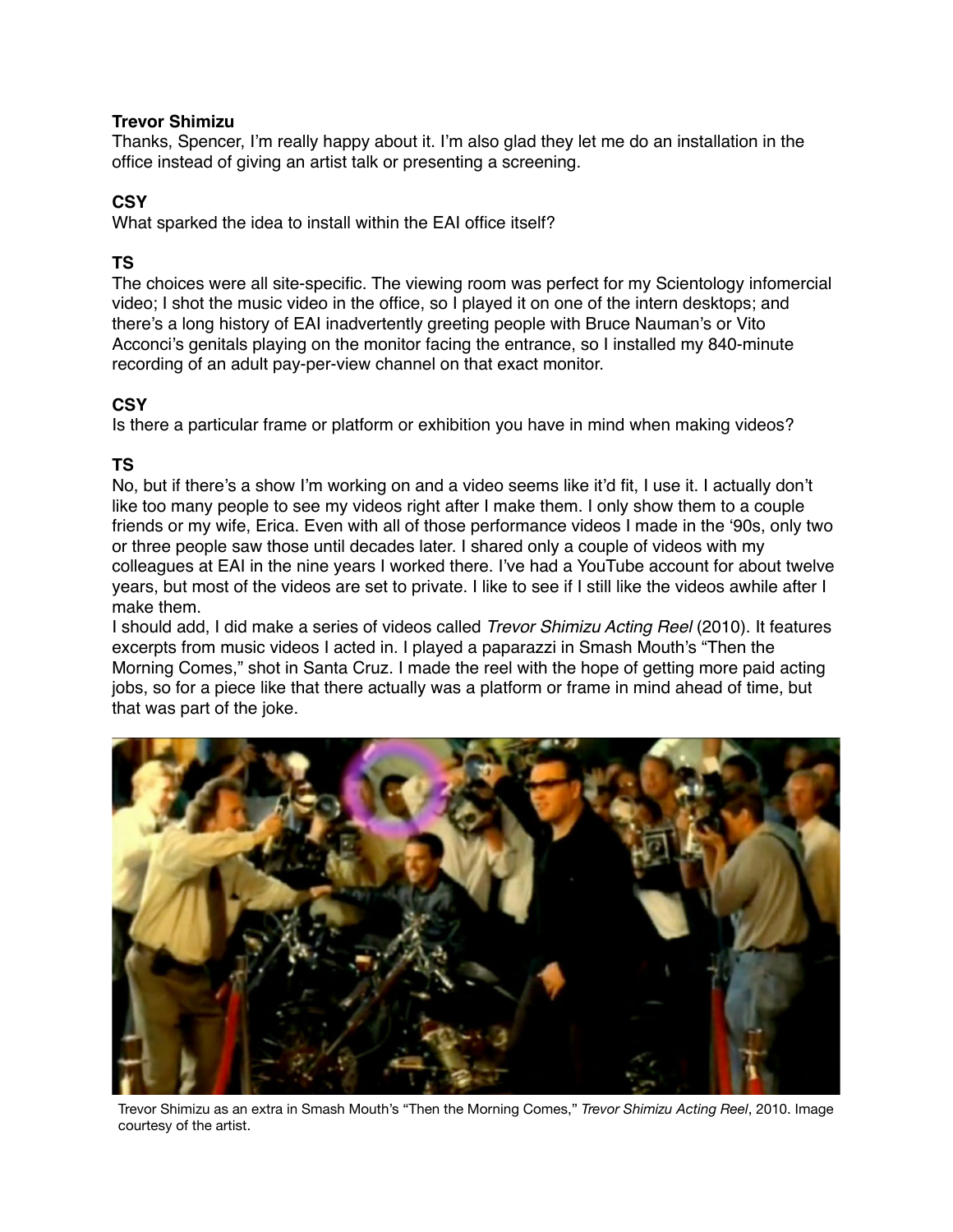I thought it was "All Star" that you made a cameo in.

#### TS

I wish.

#### **CSY**

Compared to your paintings, your videos have a certain hyperrealism. Some of them are shot literally from your perspective.

# **TS**

That's true, but both the paintings and videos come from the perspective of a character, and I see them as counterpoints to one another. The paintings can be confusing, while the videos are accurate and deadpan. I like both of these qualities. After I made videos like *Suffering Thespian*  and *Emotional Month* in 1999, I didn't like the way I looked. I thought I looked fat and didn't like the sound of my voice, so I stopped performing in front of the camera. I then made a video called *The Haunted Affair* (2000) using a Mac OS text reader to recite the dialog, shots of my hands, back of my head, torso, and a friend as a stand-in. It was a haunted-mansion story about a man in a turbulent relationship who inherits his wealthy grandfather's mansion. While throwing a party at the mansion, his wife gets seduced by the grandfather's ghost. Around that time, I also started painting self-portraits. I liked how I could idealize my image in the paintings, while the videos were unforgiving and caused me too much emotional stress. I was having a lot of romantic troubles at the time, so seeing myself in a video was too depressing. My life was like a John Hughes movie, and I was the Asian character.



Self Portrait (Round Table Pizza Delivery Collictum Collictum<br>Driver), oil on canvas, 2018. Image courtesy (*laughter*) of the artist.

#### **CSY**

I remember some Hughes movie with a couple of Asians jumping out of a "supply" closet and yelling "Supplies!" to startle some white people. I thought that was pretty funny. This leaves me with the classic question of one's identity and how it does or doesn't figure into one's work.

#### **TS**

I never really felt sexually attractive until *Crazy Rich Asians* (2018) came out this past year. I was haunted by the photographer in *Rosemary's Baby* (1968). He had a really bad accent, a funny hairstyle, and funny clothes. His mannerisms were especially awkward as well. I was afraid of becoming that character. Eventually I did become him while in my early twenties when I made most of those videos. I'm still trying not to be like that guy. I guess that's what gave me the idea to become an actor. I'd like to be a heroic action character in a major motion picture, like Tom Cruise.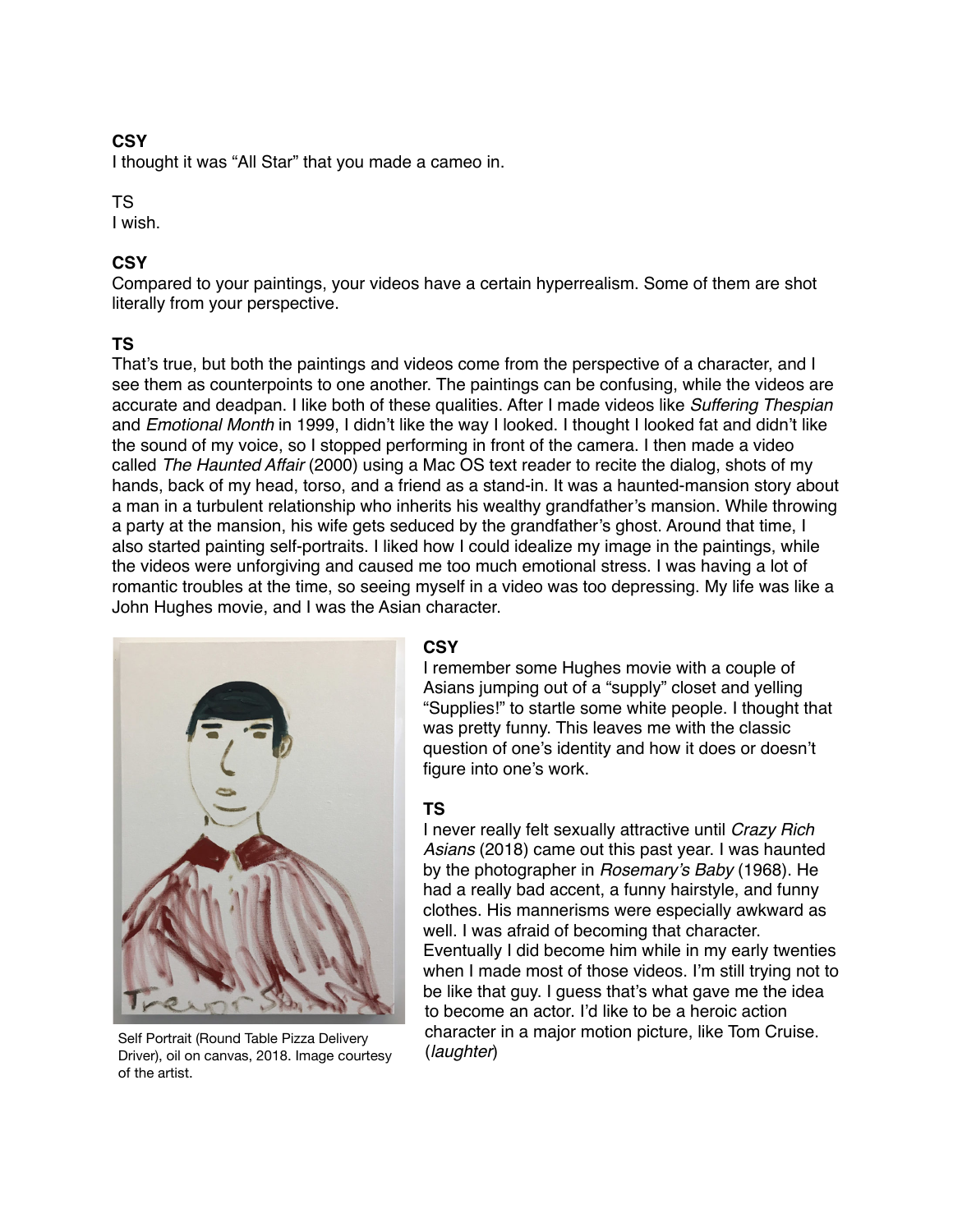I was struck by one of the last slides in *CLUB* (2002–12) where that dude was making the "chinky eyes" with his hands. It just threw a whole other angle on the video, which otherwise has a fish-out-of-water feeling as you're exploring this club scene with your lens.

#### **TS**

Thanks, I'm glad it came across like that. That's what I was hoping for: novelty turns to tragedy. I trace this back to my interest in Shakespeare's tragicomedies in high school. I went to the Oregon Shakespeare Festival in Ashland twice. I guess hints of Shakespeare come out in my work from time to time. My show at Rowhouse Project in Baltimore in 2015 was said to have a Shakespearean narrative arc. I'm actually trying to revisit Shakespeare right now, but I'm only a few pages into the introduction and can't seem to find the time to keep reading.

#### **CSY**

Are you a Shakespeare truther?

#### **TS**

I can see how it's hard to believe that a guy from humble origins could be so profound, brilliant, and prolific, but look at me: I'm from a small, rural town, hardly educated, yet I've already made about a thousand paintings and drawings, taken about a million photographs, recorded and performed so much music, even wrote some copy, a couple short plays, and a few film treatments.



Trevor Shimizu performing in *Reverse Couch Potato*, University of California Santa Cruz, 1998. Image courtesy of the artist and 47 Canal.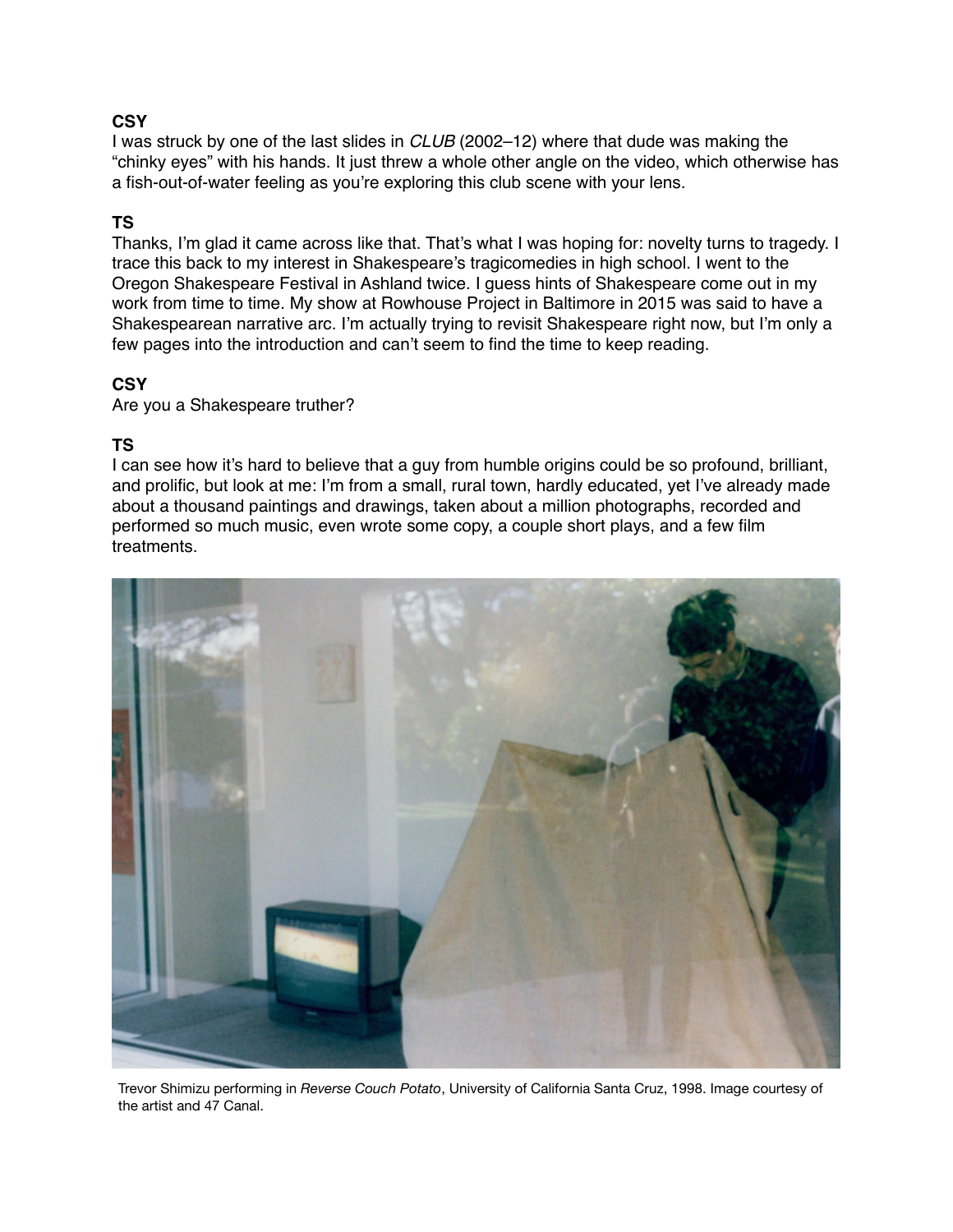I first knew of you as a member of the band The Curtains, with Greg Saunier and Chris Cohen. Your role was notable in that, according to the credits, you played drum machine.

# **TS**

In 1998, I was failing a course on film noir and did a performance where I lived inside of a burlap bag. The whole time I was producing videos that would play on a TV monitor outside of the bag. I called it *Reverse Couch Potato*. The burlap sack and the monitor were inside a narrow, glass show window, outside the art studio building. I'd stay inside the burlap sack all day until 10:00 PM, when I would empty the urine I had stored inside a plastic container. It was an homage to Chris Burden and Marina Abramović, who I learned about a few weeks before. This performance led me to failing another course and eventual dropping out of school. I continued to live in Santa Cruz above a coffee shop called Cafe Pergolesi. I quit my job at Round Table Pizza and got a job serving food at a Chinese lunch buffet in Little Shanghai, five blocks from my apartment. For most of 1999, I was a scenester, wannabe, emo musician. I hung around a couple different houses where they had shows every weekend. Chris Cohen lived in one of the houses and played drums in one of my favorite bands at the time, St. Joseph and the Abandoned Food. We didn't really know each other though. He worked at Streetlight Records and would sometimes be working the used-buyers desk when I went in to sell CDs. We both moved to San Francisco around the same time and ran into each other at Amoeba Records where he worked. The rest is history.

#### **CSY**

Do you think there's something in working with sound and music that you can't find in other mediums?

#### **TS**

I do, but I only found frustration and disappointment with the medium.

#### **CSY**

It seems though that you were very much interested in what was around the medium. The "rock n' roll" life, if you will. You had mentioned you were a scenester and a club photographer. It was a way of participating in "the life" but mediated by the lens; you never were actually living "the life." I find parallels between that and the *Lonely Loser* videos.

#### **TS**

I realized that I wasn't cut out for "the life." I didn't have the presence and talent. I was an alright backing musician. I didn't like drugs. The people I looked up to seemed to have some natural ability and confidence I didn't have. I wanted to be the alpha but wasn't. That's why I became an artist. It was something I imagined I could do alone and not care how good I was, how I looked, felt, or behaved while doing it. I realized that I was more a fan or consumer of things like music, movies, and skateboarding. I think skateboarding is one of the most difficult things a person can do. That *Lonely Loser* skate video came about when I was trying to skate again. I was watching some videos by people twenty years younger than me and basically just felt like a lonely loser who couldn't skate.